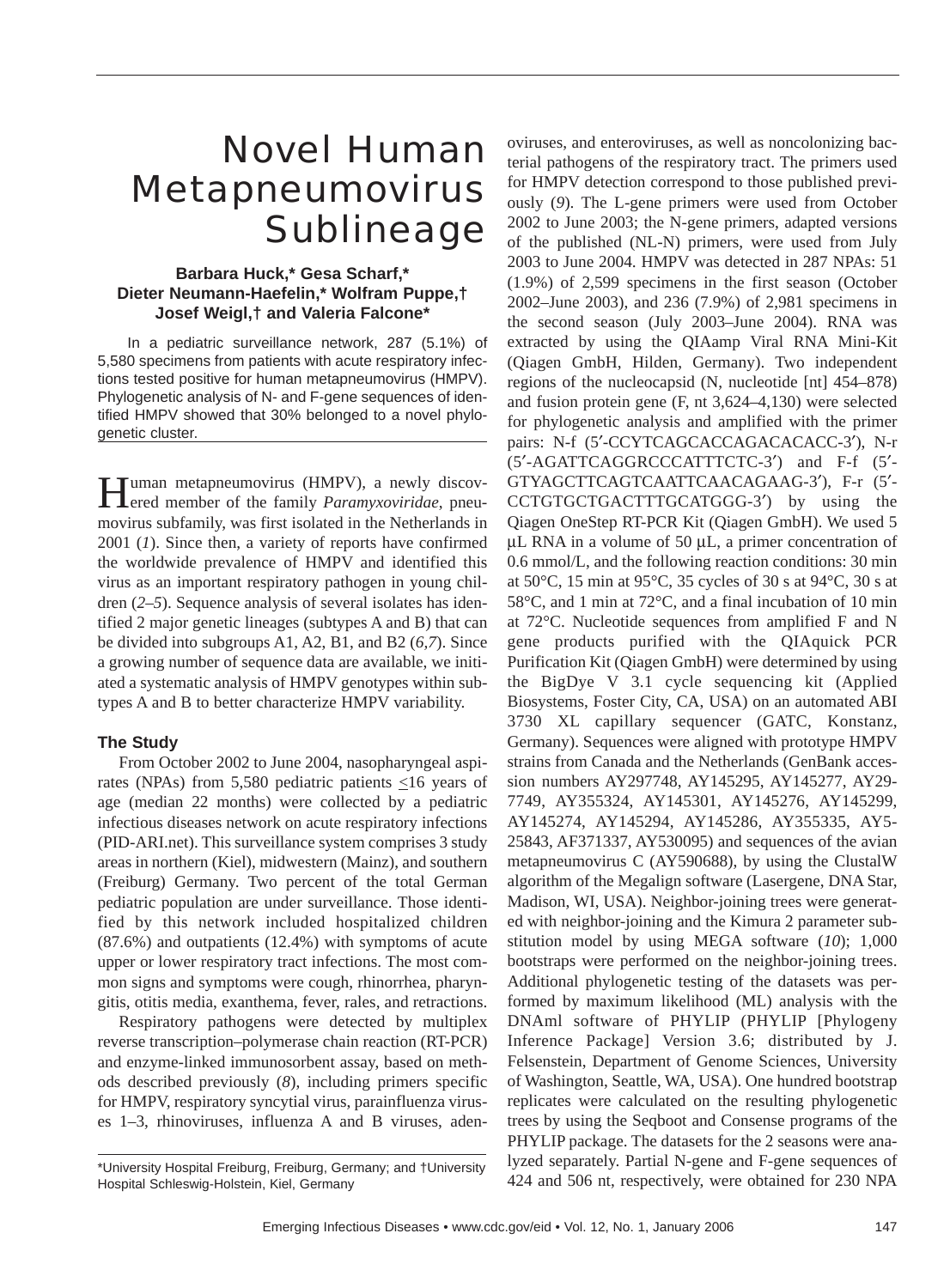### **DISPATCHES**

samples. In 57 samples that initially tested positive for HMPV, the viral genotype could subsequently not be determined because of insufficient NPA, unsuccessful recovery of viral RNA after shipping and extended storage, or differences in the extraction methods and RT-PCR.

Phylogenetic analysis of the N-gene fragment by the neighbor-joining method performed on 191 samples from the season 2003–2004 (Figure 1B) confirmed the existence of 2 main genetic lineages, A and B, and the 2 formerly reported subgroups, B1 and B2, in lineage B. However, lineage A appeared to consist of 3 subclusters (Figure 1). In fact, we found 2 clusters, tentatively named A2a and A2b, within the formerly reported subgroup A2. This partition of subgroup A2 is supported by high bootstrap values (94% and 98%) comparable to those found for the widely accepted partition of A into A1 and A2. When these sequences were compared in an ML analysis (data not shown), they showed the same tree topology, again supported by high bootstrap values (86%). Moreover, neighbor-joining analysis of the F-gene fragment confirmed the observed partition within the A2 subgroup (Figure 1B) sustained by similar bootstrap values. Therefore, the proposed classification is independent of the calculation model and

valid for both gene fragments tested. Analysis of the 39 samples from the 2002–2003 season showed the same tree topology by both neighbor-joining and ML analysis (data not shown). Thus, the cluster A2b was consistently prevalent within 2 consecutive seasons.

The analysis of sequence similarity additionally supported the observed tree topology. For the F-gene fragment, nucleotide identity between groups A and B was 83.6%–87.4%, whereas it was 92.1%–94.3% and 94.0%–95.7% between subgroups A1–A2 and B1–B2, respectively. The sequences within the 3 subgroups A1, B1, and B2 shared a nucleotide identity of 97.1%–99.5%, 97.1%–99.8%, and 98.3%–99.5%, respectively. Reflecting the tree topology, subgroup A2 was the most divergent; sequences shared 92.1%–99.8% nucleotide identity in the F gene. Within clusters A2a and A2b, nucleotide identity of 99.3%–99.8% and 97.1%–99.8% was found, thus confirming the existence of 2 genetically distinct clusters, A2a and A2b. Analysis of the sequences obtained for the N gene yielded comparable results (data not shown).

Phylogenetic analysis of previously published sequences of the HMPV F and N genes of strains from various countries showed that the subtype A sequences cluster



Figure 1. Neighbor-joining phylogenetic trees of human metapneumovirus (HMPV). A) Partial F gene (506-nucleotide [nt] fragment). B) Partial N gene (424-nt fragment) of 191 HMPV strains recovered in Germany during the 2003–2004 season. Bootstrap resampling was applied ( $n = 1,000$ ) with random sequence addition. Bootstrap values based on the consensus tree are plotted at the main internal branches to show support values. Sequences from the avian metapneumovirus C were included in the analysis and used as outgroup. Isolates from the Netherlands, Japan, and Canada were additionally included in the analysis.

148 Emerging Infectious Diseases • www.cdc.gov/eid • Vol. 12, No. 1, January 2006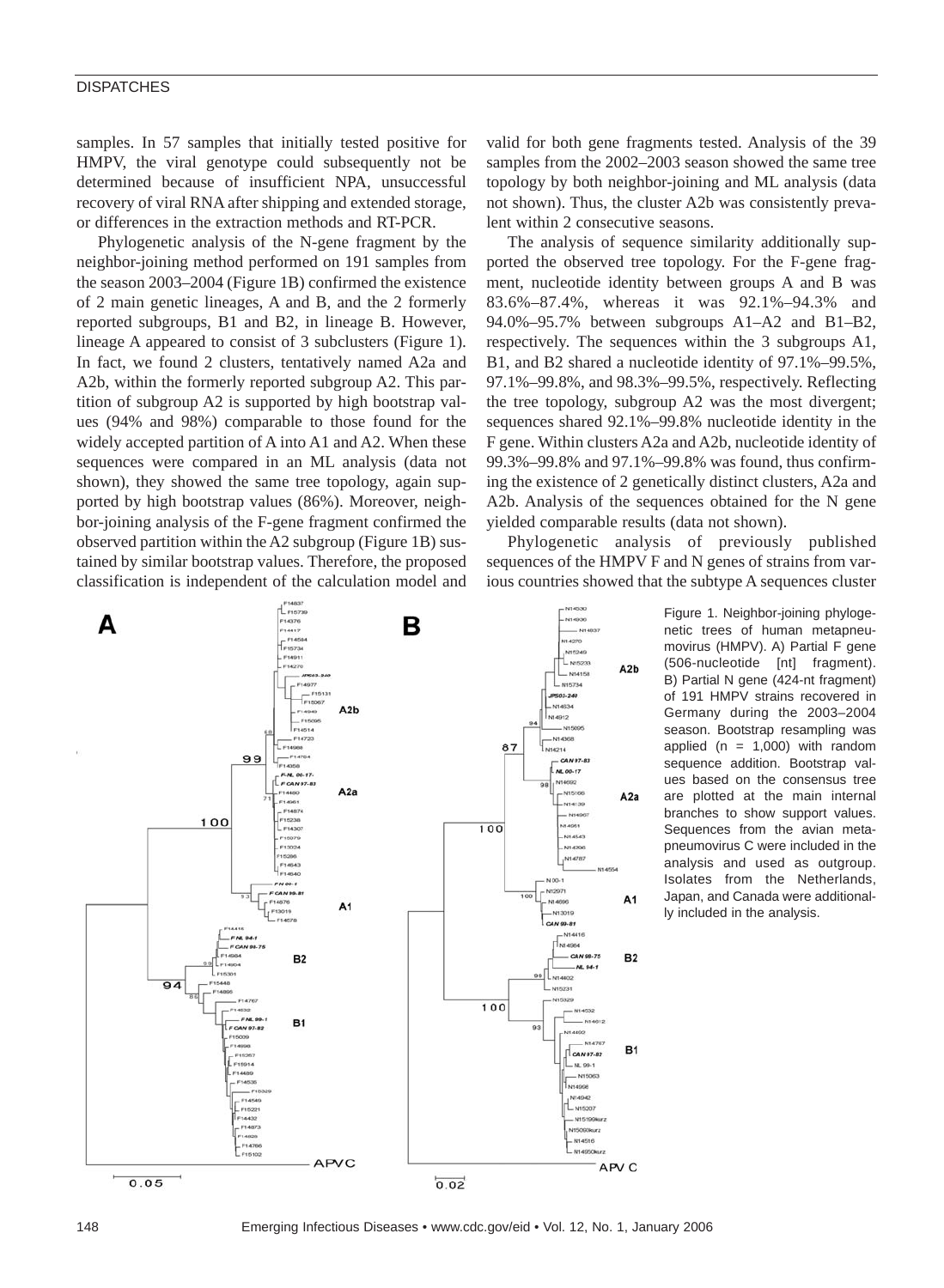with few exceptions in subgroups A2a and A1. None of the fully sequenced prototype isolates (NL 00-1, CAN 98-75, CAN 97-83, NL 99-1) is part of the new cluster A2b. Only 4 isolates from Japan, e.g., JPS03-240 shown in Figure 1 (*11*), were assigned to A2b. In other studies, A2b isolates may have been missed because very short fragments were sequenced (*1,3,12*). In contrast, 70 (30%) of 230 specimens analyzed in this study belonged to cluster A2b.

When we compared the prevalence of the different genotypes during the 2 seasons, we found that HMPV genotypes A1 and B2 were marginally present in both seasons and that the major portion consisted of the A2 and B1 genotypes (Figure 2A). Group A strains were more prevalent than group B strains, in particular, during 2002–2003. Differentiation of the hospitalized patients and the outpatients did not show any significant differences in genotype distribution among the 2 groups. However, we cannot rule out the existence of such a difference because of the small percentage of outpatients (12.4%).

Year-round sampling and testing confirmed a seasonal distribution of HMPV-positive cases (*12*). Seasonal peaks were observed from March to July 2003 and from January to March 2004 (Figure 2B). The rates of HMPV and respi-



Figure 2. Circulation of human metapneumovirus (HMPV) in Germany in a 2-year period from October 2002 to June 2004. A) Distribution of HMPV genotypes of 39 patients tested during the 2002–2003 season and 191 patients tested during the 2003–2004 season. B) Seasonal distribution of HMPV-infected patients and overall study admissions by month of admission. Further information about other respiratory pathogens cocirculating during the observed season is available from http://www.pid-ari.net

ratory syncytial virus detection differed significantly between the 2 years and seemed to be inversely correlated (1.9% vs 15.2% in 2002–2003 and 7.9% vs 11.0% in 2003–2004). Differences in distribution and prevalence of HMPV between the 2 seasons must be interpreted with caution for 2 reasons. First, the number of HMPV-positive specimens from the first year is small. Second, the primers used during the first season demonstrated a variable sensitivity for different genetic lineages (*9*). However, our data are consistent with previous observations of high and low incidence of HMPV in alternating years (*13*,*14*). For respiratory syncytial virus,, biannual periodicity with alternating occurrence of minor epidemics (slow onset, low peak, long duration) and major epidemics (rapid onset, high peak, short duration) has been described in temperate climates (*15*). To speculate that HMPV epidemics exhibit a similar pattern of periodicity is tempting, although additional studies performed over longer periods are needed to better define the seasonality of HMPV.

## **Conclusions**

The molecular epidemiology of the HMPV circulating in Germany during 2 consecutive seasons was distinct from the previously proposed classification scheme. By genotyping >200 samples, we confirmed the existence of the 2 main HMPV subtypes A and B and of 4 minor subgroups. However, subgroup A2 was more divergent than reported to date. Phylogenetic analysis of both the F and the N genes showed a further bipartition of subgroup A2. Thus, we identified 2 new genetic clusters, designated A2a and A2b. Comparison of HMPV prevalent in Germany during 2 seasons showed cocirculation of all described genotypes with subtype A predominating over subtype B, thus confirming previous reports (*15*). Within subtype A, subgroup A2 accounted for most cases. Moreover, approximately one third of all genotypes were classified as A2b in both seasons. Given this high prevalence, genotype A2b should be considered in HMPV primer design for diagnostic assays. The finding that sequences from Japanese HMPV isolates belong to genotype A2b (*11*) supports the idea that this novel sublineage is not locally or temporarily restricted but might be prevalent worldwide.

#### **Acknowledgments**

We thank A.D. Osterhaus and R.A. Fouchier for providing primer sequences for the L and N genes before publication.

The work was supported by the Bundesministerium für Bildung und Forschung, within PID-ARI.net. We are also indebted to the colleagues at the recruitment sites and the coordinators of the network, R. Berner, J. Forster, and H.J. Schmitt.

Dr Huck is a research fellow at the Department of Virology of the University Hospital Freiburg, Germany. Her current